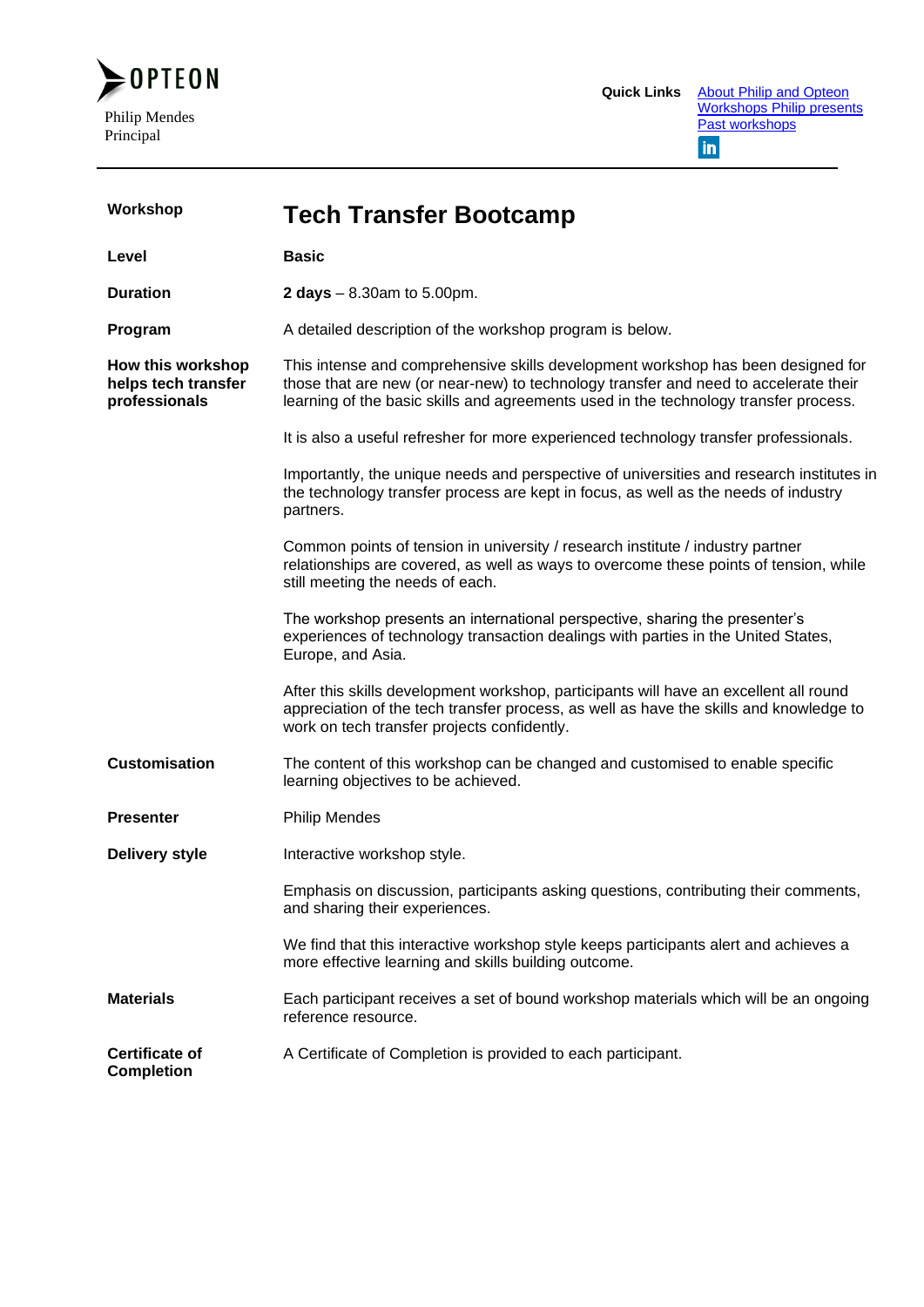## **TECH TRANSFER BOOTCAMP -** *Skills, Tools, and Know How*

| DAY <sub>1</sub> |                                                                                                                         |                                                                                                                                                                                                                                                                                                                                                                                  |  |  |
|------------------|-------------------------------------------------------------------------------------------------------------------------|----------------------------------------------------------------------------------------------------------------------------------------------------------------------------------------------------------------------------------------------------------------------------------------------------------------------------------------------------------------------------------|--|--|
| 8.30             | <b>Registration</b>                                                                                                     |                                                                                                                                                                                                                                                                                                                                                                                  |  |  |
| 9.00             | <b>Welcome and Introductions</b>                                                                                        | Welcome, introductions, and overview of 2 day workshop.                                                                                                                                                                                                                                                                                                                          |  |  |
| 9.15             | <b>What is Intellectual Property</b>                                                                                    | An overview of the different types of intellectual property, and what they protect, including: patents, copyright (including software), designs,<br>trademarks, plant breeders rights, eligible layout rights, and confidential information.                                                                                                                                     |  |  |
| 10.00            | <b>What is the Patent Process</b>                                                                                       | Patent processes: priority date, provisional applications, PCT applications, national phase, pitfalls of patenting too early, the timing of patent<br>applications. Choices to be made in the patent application process and the factors that influence them.                                                                                                                    |  |  |
| 10.30            | <b>Morning Tea</b>                                                                                                      |                                                                                                                                                                                                                                                                                                                                                                                  |  |  |
| 11.00            | Choosing whether to protect IP by<br>patenting, or by trade secret                                                      | IP Protection strategies. Pros and cons of patenting. When patenting should be considered. When protection strategies other than patenting should be<br>considered. Factors influencing the choice.                                                                                                                                                                              |  |  |
| 11.30            | <b>The Commercialisation Window</b>                                                                                     | The window of opportunity to commercialise IP. When it is too soon. When it is too late. The criteria for each. Maximising the commercialisation<br>window opportunity.                                                                                                                                                                                                          |  |  |
| 12.00            | Achieving both the academic<br>publication objective as well as the IP<br>protection and commercialisation<br>objective | The importance of achieving the academic publication objective, and why it must be achieved. The importance of achieving the IP protection<br>objective, and the commercialisation objective. Strategies to ensure that each objective can be achieved without sacrificing the achievement of the<br>other objectives.                                                           |  |  |
| 12.30            | Lunch                                                                                                                   |                                                                                                                                                                                                                                                                                                                                                                                  |  |  |
| 1.30             | <b>Evaluating Technology for</b><br>Commercialisation                                                                   | Criteria for assessing a technology commercialisation candidate, including: patentability, novelty, the state of the research, IP ownership, assessment<br>of the market including need and market size, etc                                                                                                                                                                     |  |  |
| 2.15             | <b>Practical exercise: Assessing the</b><br>commercialisation prospects of IP                                           | Presentation of an Invention Assessment Tool for a hypothetical parcel of IP. Allocation of participants to small groups. The factors influencing<br>commercialisation identified. Each group assesses the commercial prospects of a hypothetical project, and reaches a consensus on whether the project<br>is a candidate for commercialisation effort and resources, and why. |  |  |
| 3.00             | <b>Afternoon Tea</b>                                                                                                    |                                                                                                                                                                                                                                                                                                                                                                                  |  |  |
| 3.30             | <b>Practical Exercise Report Back and</b><br>analysis                                                                   | Report back on practical exercise, and discussion of the factors influencing the selection of commercialisation projects.                                                                                                                                                                                                                                                        |  |  |
| 4.15             | IP ownership defects that impede<br>commercialisation, and fixing them                                                  | Common due diligence IP ownership and rights defects that impede commercialisation. Recognising them, and how to solve them. Collaborators,<br>contractors, students, and other joint owners. Anticipating the due diligence defects that a commercial partner might find, and fixing them first.<br>Implications and impact of due diligence defects not fixed.                 |  |  |
| 5.00             | <b>Close</b>                                                                                                            |                                                                                                                                                                                                                                                                                                                                                                                  |  |  |